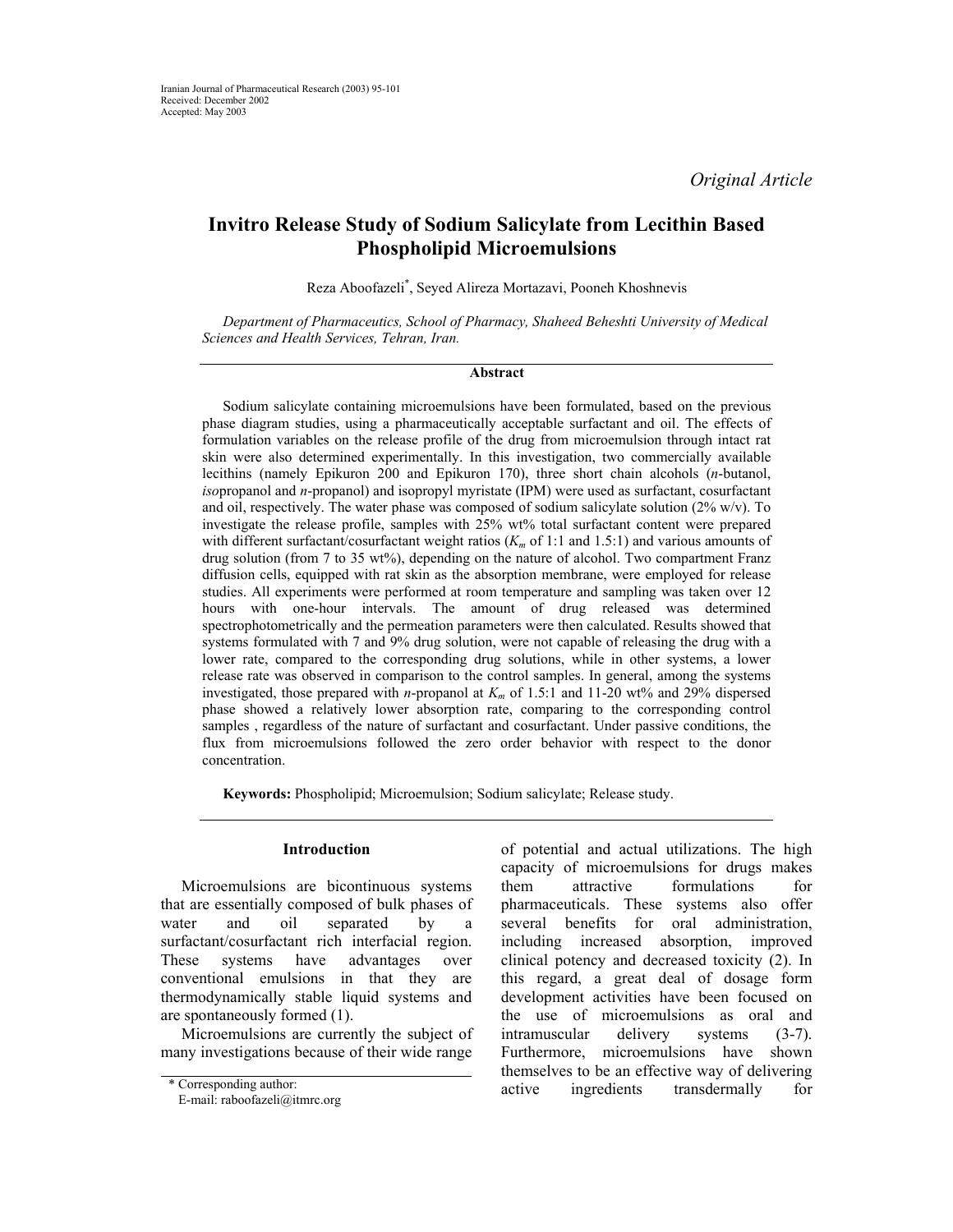pharmaceutical and cosmetic applications (8). Some research works have been focused on the use of microemulsions in several other fields such as chemistry and physicochemistry. In biopharmaceutics, microemulsions were used to stabilize drugs and to improve systemic and topical availability (9-14).

Most activities in the dosage form development field have been also focused on the formulation of lecithin based microemulsions and some recent studies have shown that microemulsions containing pharmaceutically acceptable oils as vehicles for sparingly soluble substances can be formulated using lecithin and a cosurfactant (15-19). Lecithin is a naturally occurring biocompatible material and is capable of producing isotropic solutions of water and oil in the presence of suitable cosurfactants.

In our previous study , the phase behavior of systems containing isopropyl myristate (as oil), lecithin (as surfactant), short chain alcohols (as cosurfactant) and sodium salicylate solution was reported. Using the appropriate surfactant/cosurfactant weight ratios, microemulsion systems in the oil rich part of the phase diagrams were obtained (20). The major objective of this research was to evaluate the potential of lecithin based microemulsions for an effective delivery of a hydrophilic solute, and the absorption rate of a model water soluble drug (sodium salicylate) from w/o phospholipid microemulsions was determined. Based on the predetermined phase diagrams, microemulsions with constant surfactant/cosurfactant weight percent were prepared and the influence of formulation variables on the release rate and release kinetics of the drug was then investigated.

#### **Experimental**

#### **Materials**

Two commercially available soybean lecithins, Epikuron 200 (E200) and Epikuron 170 (E170) were obtained as a donation from Faratin Company (Lucas Meyer Representative in Iran) and used without further purification. Isopropyl myristate (IPM) and sodium salicylate were purchased from Sigma-Aldrich Chemical Company (Dorset, UK). *n*-Butanol, *n*propanol and *iso*-propanol were obtained from Aldrich-Sigma Chemical Company (Dorset, UK). Triple distilled water was used throughout the study.

The permeation data (flux and permeability coefficient) for these systems  $(25 \text{ wt } %)$ surfactant/cosurfactant content) were determined through intact hairless rat skin. In order to determine the flux, the amount of the drug penetrated through the skin membrane per unit area was plotted against time and the slope which represents the steady state flux was calculated by linear regression of all points. The slope (*J*) was then substituted into the following equation for the determination of permeability coefficient (*Kp*):

# $J = K_p$ .  $C_v$

where,  $C_v$  is the concentration of the drug in microemulsion vehicle.

# **Methods**

#### *Preparation of microemulsions*

For the preparation of microemulsions, a base mixture without sodium salicylate solution was made by adding the components (wt %). Lecithin and alcohol were dissolved in IPM and mixed with other components under agitation. Sodium salicylate solution (2% w/w) was then added to the base mixture and stirred until a transparent multicomponent system was formed. The total surfactant/cosurfactant content (with 1:1 and 1.5:1 weight ratios) in all samples was kept constant at 25% (w/w).

#### *Partition studies*

Partitioning of sodium salicylate between water and IPM, in the presence or absence of alcohol, was determined. Sodium salicylate was dissolved in a water phase (40 mg/ml) saturated with IPM. This solution and an oil phase saturated with water were filled into a suitable separating funnel and shaken for 12 hours at room temperature until distribution equilibrium was reached. After equilibrium, the volumes of the aqueous and oil phases were measured and the sodium salicylate concentration was determined in the aqueous phase spectrophotometrically. The apparent partition coefficient was then calculated. Each partition measurement was performed in triplicate. The same procedure was performed when alcohols were added to both saturated phases, based on their partitionings between water and IPM.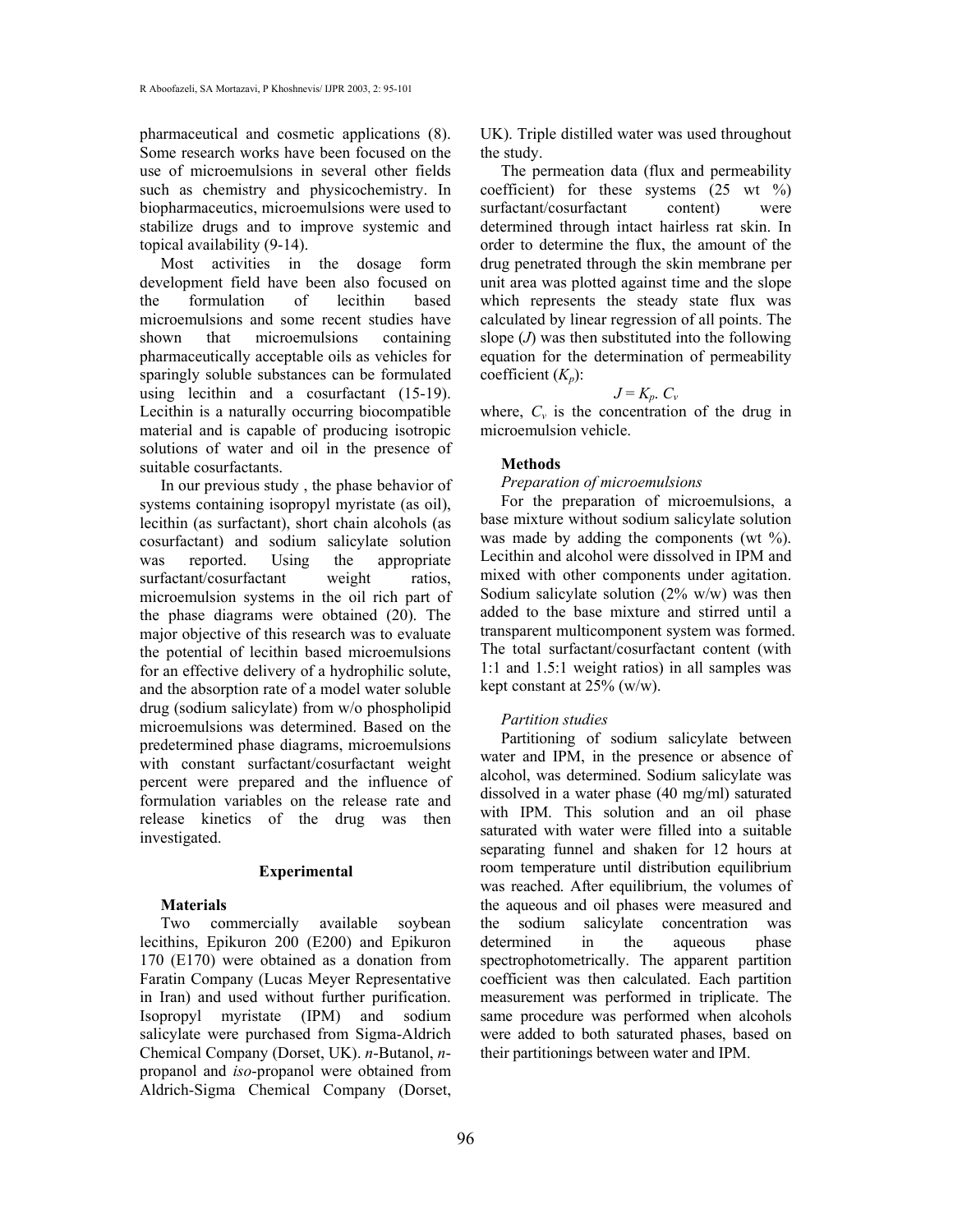## *Construction of calibration curve*

Standard stock solutions of sodium salicylate were prepared with the concentration range of 5- 35 mg/Liter. Each solution was analyzed by spectrophotometric method at 296 nm in triplicate and a calibration curve was constructed using a least square regression.

## *Transdermal delivery experiments*

The release studies were carried out using a Franz diffusion cell. Freshly excised hairless rat skin was clamped between the donor and receptor chambers of diffusion cells  $(4.19 \text{ cm}^2)$ . The sodium salicylate containing microemulsion (2 mL) was placed into the donor compartment while the receptor compartment (45 ml) was filled with phosphate buffer (pH 6.5). The temperature of cell assembly was maintained at  $37 \pm 2$ °C and contents of the receptor compartment were stirred using a magnetic stirrer. Hourly samples were collected up to 12 h and the cells were refilled with equal volumes of fresh media. The amount of drug released was determined spectrophotometrically at 296 nm.

# **Results and Discussion**

One of the main strategies considered in the development of pharmaceutically acceptable microemulsions, is the substitution of hydrocarbon oils by biocompatible oils such as IPM. A second important strategy is to minimize the likelihood of toxicity problems associated with some surfactants (21).

Lecithin was found to be most appropriate for our purpose, for being pharmaceutically acceptable and having moderately high water and drug solubilization capacity. However, since lecithin is not capable of producing isotropic solutions, in order to prepare microemulsions, it is necessary to use a short chain alcohol as cosurfactant. Table 1 represents the compositions of drug loaded microemulsions investigated in this study. Figures 1 shows the plot of the amount of sodium salicylate transported through the skin from the microemulsions. Table 2 summarizes the permeation parameters calculated for all microemulsion systems studied. It should be noted that the in vitro release behavior of sodium salicylate from the microemulsions was studied in comparison with aqueous solutions.

In general, the following results were observed:

a) Formulations enriched with 7 and 9% drug solution showed a release rate faster than those of the corresponding control samples.

b) The flux from formulation 1E200nB11 was found to be higher than that from the aqueous sample.

c) The fluxes in systems prepared with *iso*propanol and E170 and 11% sodium salicylate solution, did not show any significant difference with those observed in control samples, regardless of the surfactant/cosurfactant weight ratio.

d) The fluxes from other formulations containing 11% sodium salicylate solution were found to be lower than those observed from the corresponding aqueous solutions.

e) The release rates between the microemulsion systems prepared with 14-35% of sodium salicylate solution, under the test condition, were significantly lower than those observed from the control samples.

f) It was observed that the difference in the flux between microemulsions and control samples became more significant as the percentage of the drug solution increased. For example, drug cumulative delivery of microemulsion vehicles with 32% sodium salicylate solution was 7 fold lower than that of the aqueous solution, while the difference decreased to 0.5 fold for systems formulated with 14% drug solution.

g) Sodium salicylate flux from the different microemulsions was indistinguishable between formulations at early time points. However, by the end of the experiments, it was possible to differentiate two groups of microemulsions.

h) The release kinetics for all systems followed pseudo zero order behavior.

As mentioned earlier, microemulsions are capable of solubilizing drug molecules in their internal phase. The reservoir effect of the internal phase for lyophobic drugs, compared to the external phase, could lead to a sustained release of drug from these systems. Despite of low tendency, drug molecules would continuously diffuse into and saturate the external phase, until the internal phase is depleted from the drug (22). When the effect of microemulsions on the release rate of loaded drug is discussed, the flux, permeability constant  $(K_P)$  and the partition coefficient  $(P)$  of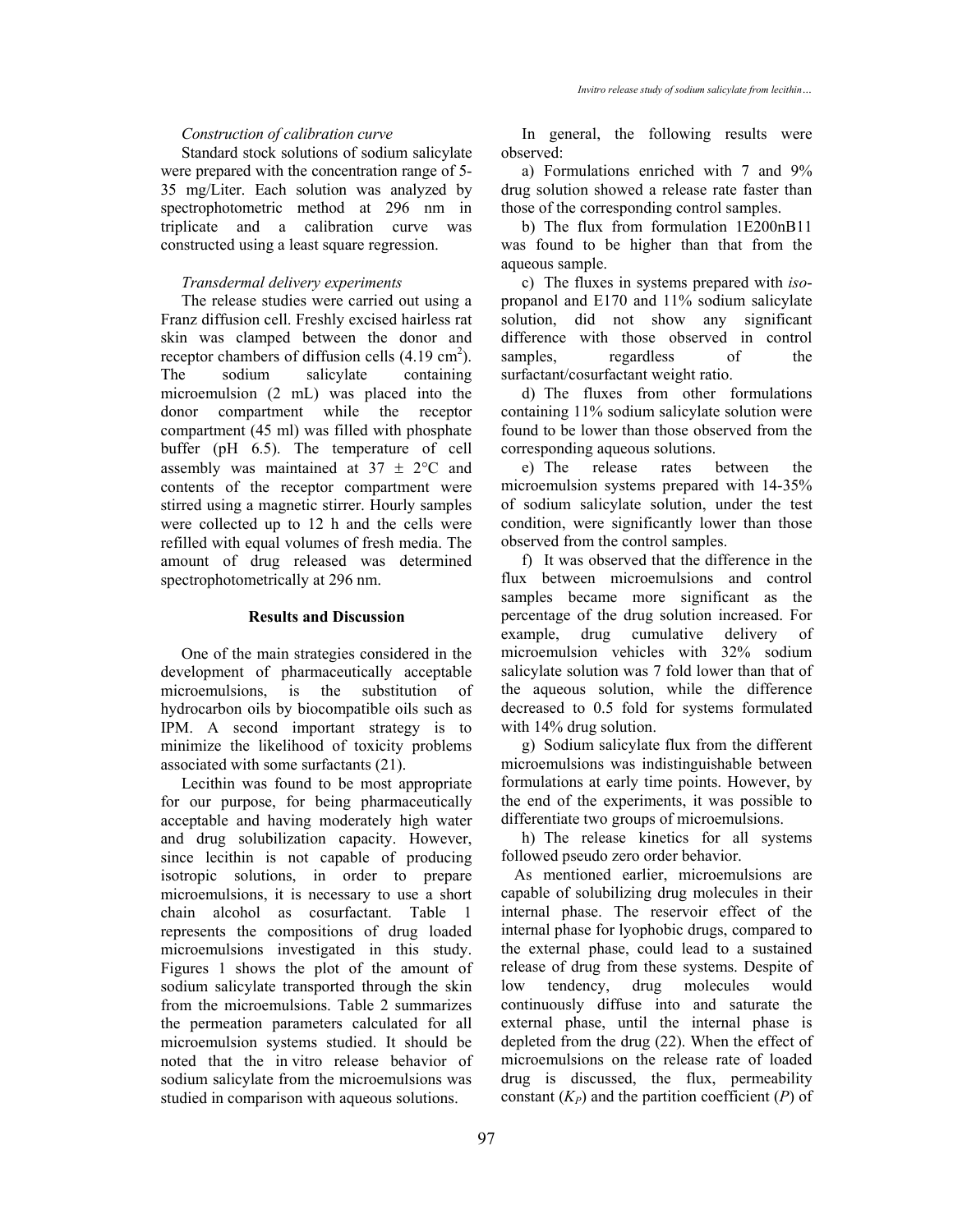|                | Sodium     | Surfactant/  |                         |                  |
|----------------|------------|--------------|-------------------------|------------------|
| Sample *       | Salicylate | Cosurfactant | Cosurfactant Surfactant |                  |
|                | Solution   | Weight       |                         |                  |
|                | $(\%)$     | Ratio        |                         |                  |
| 1E200nB9       | 9          |              |                         |                  |
| 1E200nB11      | 11         | 1:1          | $n$ -Butanol            | E200             |
| 1E200nB14      | 14         |              |                         |                  |
| 1.5E200nB11    | 11         |              |                         |                  |
| 1.5E200nB14    | 14         | 1.5:1        | n-Butanol               | E <sub>200</sub> |
| 1.5E200nB17    | 17         |              |                         |                  |
| 1.5E200nB20    | 20         |              |                         |                  |
| 1E200nP11      | 11         |              |                         |                  |
| 1E200nP14      | 14         | 1:1          | $n$ -Propanol           | E200             |
| 1E200nP17      | 17         |              |                         |                  |
| 1E200nP20      | 20         |              |                         |                  |
| 1.5E200nP14    | 14         |              |                         |                  |
| 1.5E200nP17    | 17         |              |                         |                  |
| 1.5E200nP20    | 20         |              |                         |                  |
| 1.5E200nP23    | 23         | 1.5:1        | $n$ -Propanol           | E <sub>200</sub> |
| 1.5E200nP26    | 26         |              |                         |                  |
| 1.5E200nP29    | 29         |              |                         |                  |
| 1.5E200nP23    | 32         |              |                         |                  |
| $1E200$ isoP20 | 20         | 1:1          | iso-Pronaol             | E200             |
| 1E200isoP29    | 29         |              |                         |                  |
| 1.5E200isoP20  | 20         | 1.5:1        | iso-Pronaol             | E200             |
| 1.5E200isoP29  | 29         |              |                         |                  |
| 1 E170nB9      | 9          | 1:1          | $n$ -Butanol            | E170             |
| 1E170nB11      | 11         |              |                         |                  |
| 1.5 E170nB11   | 11         |              |                         |                  |
| 1.5E170nB14    | 14         | 1.5:1        | $n$ -Butanol            | E170             |
| 1.5E170nB17    | 17         |              |                         |                  |
| 1E170nP7       | 7          |              |                         |                  |
| 1E170nP9       | 9          | 1:1          | $n$ -Propanol           | E170             |
| 1E170nP11      | 11         |              |                         |                  |
| 1.5E170nP11    | 11         |              |                         |                  |
| 1.5E170nP14    | 14         | 1.5:1        | $n$ -Propanol           | E170             |
| 1.5E170nP17    | 17         |              |                         |                  |
| 1.5E170nP20    | 20         |              |                         |                  |
| 1E170isoP11    | 11         | 1:1          | iso-Pronaol             | E170             |
| 1.5E170isoP11  | 11         | 1.5:1        | iso-Pronaol             | E170             |
| 1.5E170isoP17  | 17         |              |                         |                  |

**Table 1.** Composition of lecithin based microemulsions that were loaded with sodium salicylate and investigated for release rate.

drug between the internal and external phases are considered. Trotta and his coworkers have studies the release of five steroids with different lipophilicity and observed various release rates from microemulsions formulated with IPM, Aerosol OT and *n*-butanol (23). Their results also showed a linear but reverse relation between  $K_P$  and P such that a decrease in P (i.e. high tendency for the external aqueous phase) resulted in a linear increase in  $K_p$ . Gasco and his collaborators have determined the *P* value of prednisolone between the oil and water phases and justified the decrease in the release rate of the drug from o/w microemulsions, compared to aqueous solutions (22). They suggested that due to the presence of *n*-butanol, the partitioning of the drug into the lipophilic phase could increase, leading to a decrease in *KP* and release rate. It should be noticed that various factors, including oil/water phase ratio,

|               |                               | Permeability                 |             |
|---------------|-------------------------------|------------------------------|-------------|
|               | Flux                          | Constant                     | Correlation |
| Sample        | $(\mu$ g/cm <sup>2</sup> /hr) | $\text{(cm/hr)} \times 10^3$ | Coefficient |
|               |                               |                              |             |
| 1E200nB9      | 7.542                         | 4.77                         | 0.993       |
| 1E200nB11     | 9.423                         | 4.67                         | 0.991       |
| 1E200nB14     | 5.464                         | 2.22                         | 0.993       |
| 1.5E200nB11   | 4.129                         | 2.07                         | 0.991       |
| 1.5E200nB14   | 4.886                         | 1.96                         | 0.991       |
| 1.5E200nB17   | 6.431                         | 2.06                         | 0.997       |
| 1.5E200nB20   | 7.963                         | 2.18                         | 0.996       |
| 1E200nP11     | 4.941                         | 2.52                         | 0.999       |
| 1E200nP14     | 4.851                         | 1.89                         | 0.998       |
| 1E200nP17     | 5.330                         | 1.73                         | 1.000       |
| 1E200nP20     | 6.330                         | 1.74                         | 0.999       |
| 1.5E200nP14   | 4.697                         | 1.84                         | 0.999       |
| 1.5E200nP17   | 5.137                         | 1.65                         | 1.000       |
| 1.5E200nP20   | 4.672                         | 1.25                         | 0.999       |
| 1.5E200nP23   | 4.782                         | 1.13                         | 0.997       |
| 1.5E200nP26   | 5.672                         | 1.20                         | 0.999       |
| 1.5E200nP29   | 3.262                         | 0.595                        | 0.989       |
| 1.5E200nP32   | 6.579                         | 1.00                         | 0.998       |
| 1E200isoP20   | 4.268                         | 1.16                         | 0.994       |
| 1E200isoP29   | 4.679                         | 0.848                        | 0.999       |
| 1.5E200isoP20 | 3.675                         | 0.98                         | 0.990       |
| 1.5E200isoP29 | 4.609                         | 0.801                        | 0.997       |
| 1E170nB9      | 3.816                         | 2.37                         | 0.992       |
| 1E170nB11     | 5.447                         | 2.78                         | 0.999       |
| 1.5 E170nB11  | 5.134                         | 2.61                         | 0.990       |
| 1.5E170nB14   | 5.094                         | 1.99                         | 0.992       |
| 1.5E170nB17   | 5.921                         | 2.02                         | 0.995       |
| 1E170nP7      | 3.756                         | 2.98                         | 0.995       |
| 1E170nP9      | 3.790                         | 2.28                         | 0.999       |
| 1E170nP11     | 3.609                         | 1.81                         | 0.998       |
| 1.5E170nP11   | 3.985                         | 1.98                         | 0.998       |
| 1.5E170nP14   | 3.510                         | 1.37                         | 0.997       |
| 1.5E170nP17   | 3.543                         | 1.19                         | 0.997       |
| 1.5E170nP20   | 5.449                         | 1.54                         | 0.998       |
| 1E170isoP11   | 6.565                         | 3.35                         | 0.996       |
| 1.5E170isoP11 | 5.142                         | 2.52                         | 0.972       |
| 1.5E170isoP17 | 4.139                         | 1.32                         | 0.994       |
| Control 7%    | 2.733                         | 2.10                         | 0.997       |
| Control 9%    | 3.373                         | 2.04                         | 0.990       |
| Control 11%   | 6.073                         | 2.90                         | 0.995       |
| Control 14%   | 8.464                         | 3.34                         | 0.997       |
| Control 17%   | 10.348                        | 3.39                         | 0.994       |
| Control 20%   | 14.083                        | 4.05                         | 0.998       |
| Control 23%   | 18.913                        | 4.4                          | 0.997       |
| Control 26%   | 21.959                        | 4.56                         | 1.000       |
| Control 29%   | 32.425                        | 6.17                         | 0.994       |
| Control 32%   | 41.922                        | 6.42                         | 0.995       |

droplet size, concentration, type of cosurfactant and the viscosity of the external phase, could influence the partition coefficient of drugs.

Our results on systems prepared with 7 and 9% of drug solution showed that release rate was higher from microemulsions compared to the corresponding control samples. In our previous work on the same drug-free microemulsions, we found that droplets were formed when more than 9% water was incorporated as the internal and we therefore suggested that those isotropic transparent

|  |  |  |  | Table 2. Steady state flux and permeability constant of |  |
|--|--|--|--|---------------------------------------------------------|--|
|  |  |  |  | sodium salicylate from microemulsions through rat skin. |  |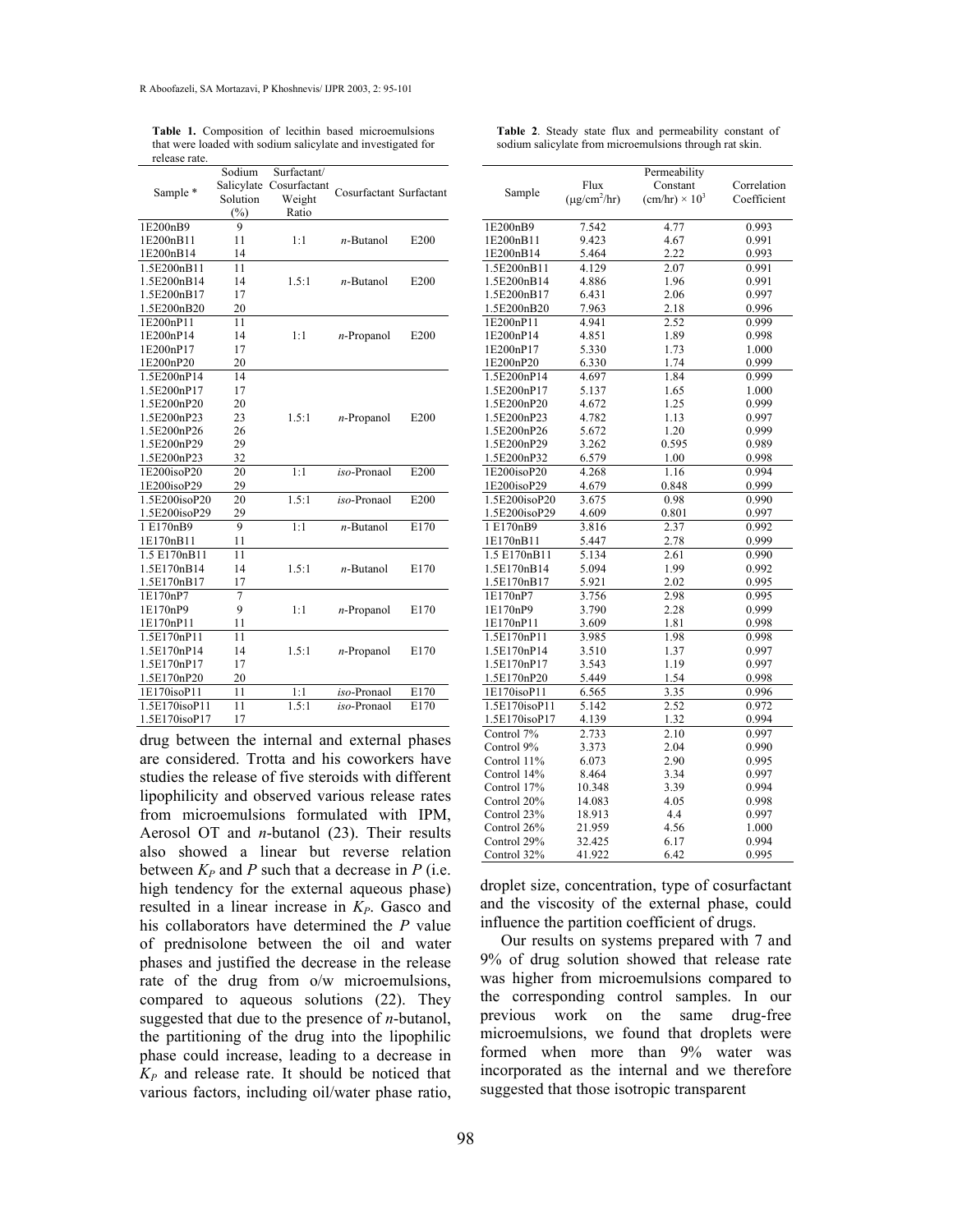

Figure 1. Drug release profile from lecithin based microemulsions loaded with sodium salicylate and from aqueous solutions containing the same amount of drug as control samples.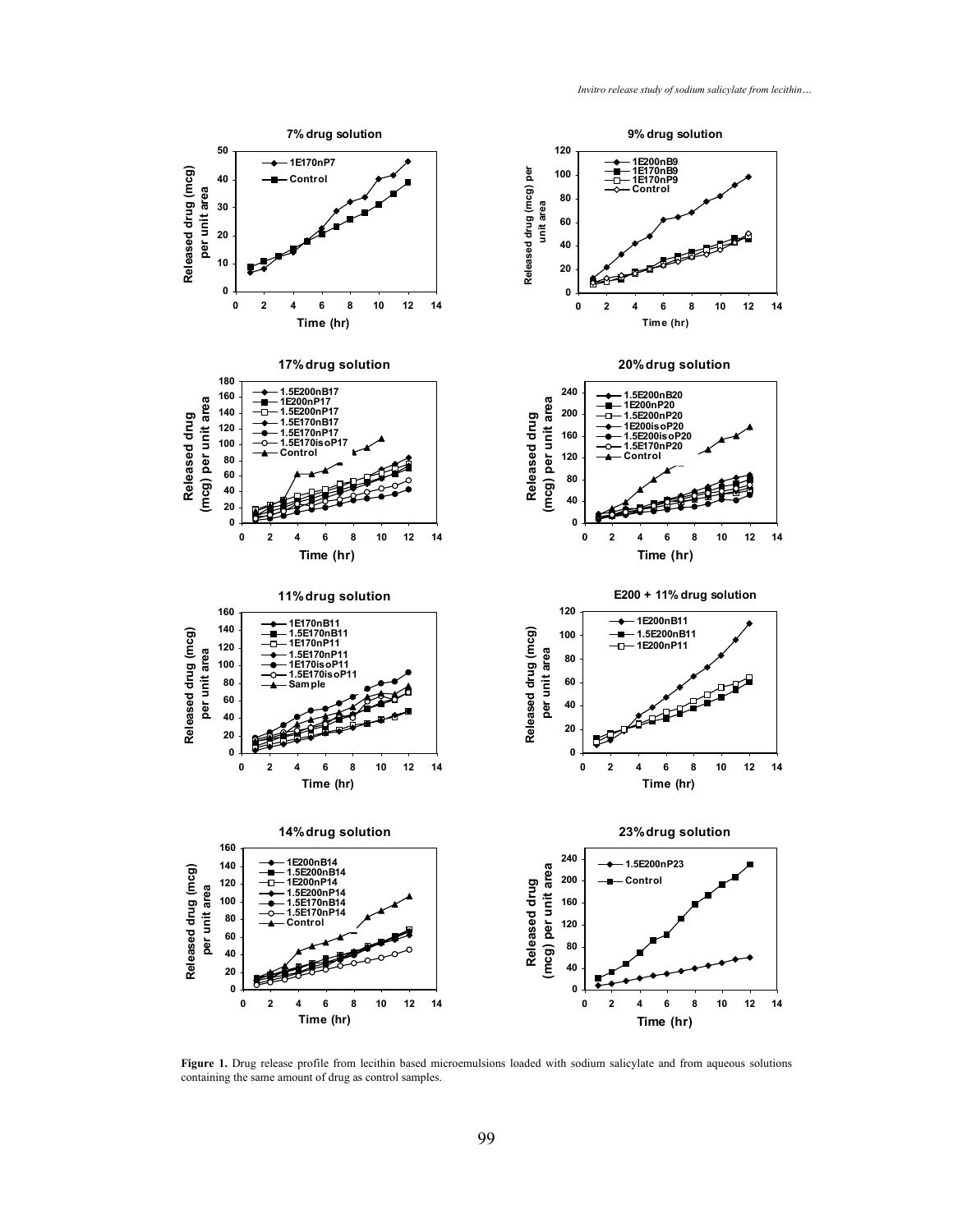**Figure 1.** Continued.



mixtures composed of less than 9% water could be possibly cosolvent systems (24). Higher fluxes observed in microemulsions prepared with less than 9% of sodium salicylate solution could be attributed to the insufficient surfactant content in order microdroplet formation to be induced. Lecithin and IPM are known as penetration enhancers and hence may influence the partitioning of sodium salicylate between the skin and the vehicle. Therefore, it is believed that the penetration enhancement effect of these compounds in systems formulated with 7 and 9% of drug solution (which could exist as cosolvent systems) would increase the absorption rate of the drug through the skin. As mentioned earlier, the flux of drug from salicylate – containing microemulsions and salicylate solutions was monitored under passive conditions. The release profiles showed that there is no significant difference in the observed fluxes when comparing systems 1E170nB9, 1E170nP9, 1E170isoP11 and 1.5E170isoP11 and the corresponding aqueous solutions, which is possibly due to the role of the skin barrier (playing the rate-determining step in the permeation process). However, the fluxes from salicylate solutions are higher than those obtained with microemulsions, loaded with more than 11% of drug solution. This most likely reflects the presence of microemulsion droplets, inducing the reservoir effect. Low partition coefficient of sodium salicylate between IPM and water, even in the presence of alcohols (Table 3), would probably be lower than concentration of the drug in the external phase, located in the vicinity of the membrane. This effect could justify a decrease in the flux, as more drug solution is incorporated.

From the view point of surfactant purity, a significant difference is generally observed between the fluxes obtained, when the type of surfactant changed. Based upon the phase behavior studies and high solubilizing capacity of systems composed of E200, it could be suggested that the interfacial film constructed by E200 is possibly more flexible than that formed by E170. On the other hand, due to the presence of more hydrophilic components in E170, the hydrophilicity of the microemulsion core may increase which in turn leads to the remaining of drug inside the core.

With the exception of systems containing 20% of drug solution, in general, the flux from microemulsions stabilized with *n*-propanol was lower than that obtained when *n*-butanol was replaced. This would suggest that the partitioning of drug is relatively affected by the substitution of alcohols. Water soluble, hydrophilic cosurfactants would be expected to be distributed primarily between the aqueous phase and in the polar part of the interfacial layer, while oil soluble hydrophobic cosurfactants would be expected to be distributed mainly between the oil phase and in the hydrocarbon part of the interface. *n*-Propanol and *iso*-propanol are partitioned

| Table 3. Partition coefficient of sodium salicylate between |  |
|-------------------------------------------------------------|--|
| IPM and water in the presence of alcohols.                  |  |

| If we alle water in the presence of arcohols. |          |  |
|-----------------------------------------------|----------|--|
| Alcohol                                       | $\log P$ |  |
| <i>n</i> -butanol                             | $-1.268$ |  |
| $n$ -propanol                                 | $-1.602$ |  |
| <i>iso</i> -propanol                          | $-1.721$ |  |